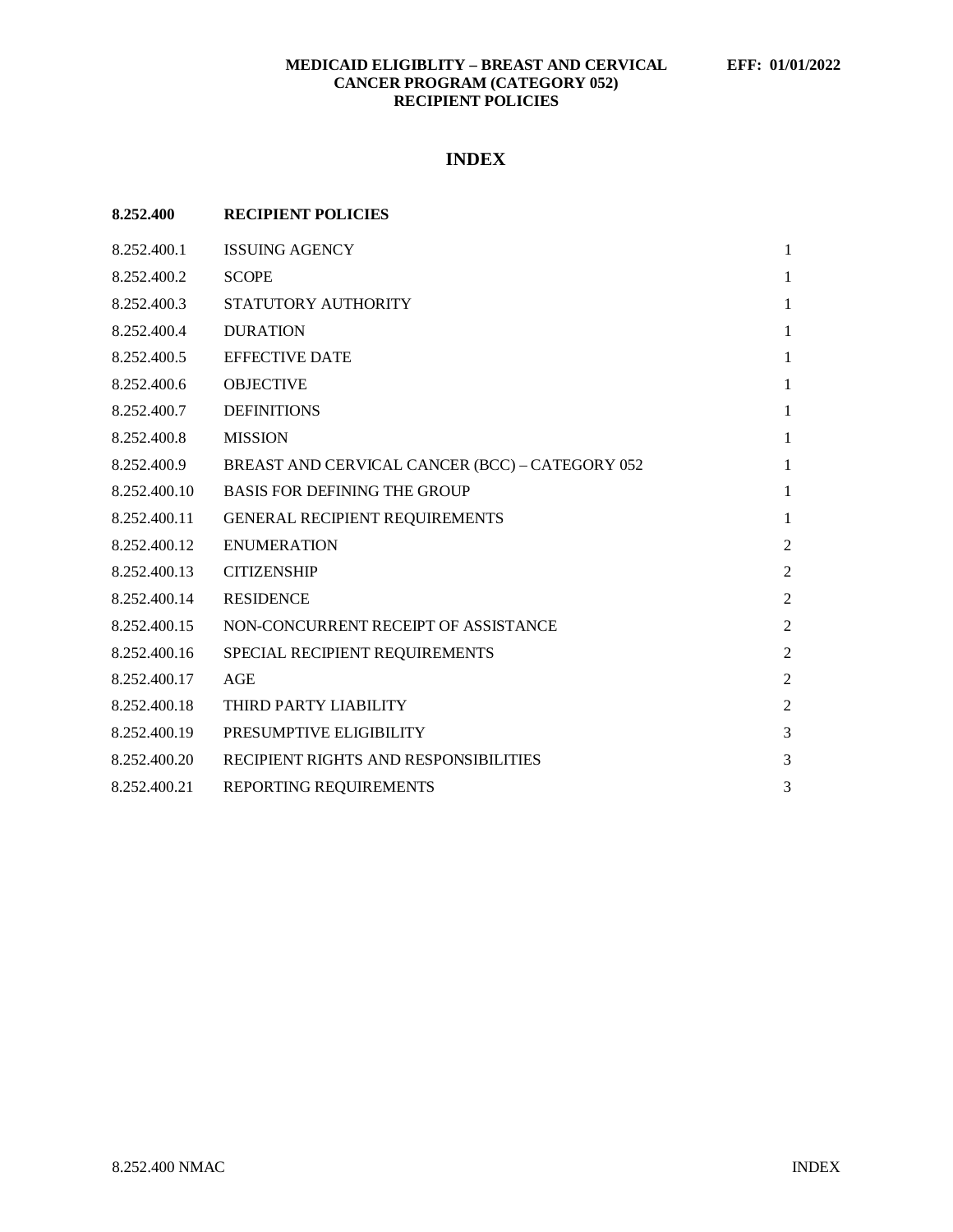**TITLE 8 SOCIAL SERVICES**

### **CHAPTER 252 MEDICAID ELIGIBILITY - BREAST AND CERVICAL CANCER PROGRAM (CATEGORY 052) PART 400 RECIPIENT POLICIES**

<span id="page-1-0"></span>**8.252.400.1 ISSUING AGENCY:** New Mexico Human Services Department. [8.252.400.1 NMAC - N, 7/1/2002]

<span id="page-1-1"></span>**8.252.400.2 SCOPE:** The rule applies to the general public. [8.252.400.2 NMAC - N, 7/1/2002]

<span id="page-1-2"></span>**8.252.400.3 STATUTORY AUTHORITY:** The New Mexico medicaid program is administered pursuant to regulations promulgated by the federal department of health and human services under Title XIX of the Social Security Act, as amended and by the state human services department pursuant to state statute. See NMSA 1978 27- 2-12 et. seq. ( Repl. Pamp. 1991) [8.252.400.3 NMAC - N, 7/1/2002]

<span id="page-1-3"></span>**8.252.400.4 DURATION:** Permanent

[8.252.400.4 NMAC - N, 7/1/2002]

<span id="page-1-4"></span>**8.252.400.5 EFFECTIVE DATE:** July 1, 2002, unless a later date is cited at the end of a section. [8.252.400.5 NMAC - N, 7/1/2002]

<span id="page-1-5"></span>**8.252.400.6 OBJECTIVE:** The objective of these regulations is to provide eligibility policy and procedures for the medicaid program.

[8.252.400.6 NMAC - N, 7/1/2002]

### <span id="page-1-6"></span>**8.252.400.7 DEFINITIONS:** [**RESERVED**]

<span id="page-1-7"></span>**8.252.400.8 MISSION:** To transform lives. Working with our partners, we design and deliver innovative, high quality health and human services that improve the security and promote independence for New Mexicans in their communities.

[8.252.400.8 NMAC - N, 7/1/2002, A, 1/1/2022]

<span id="page-1-8"></span>**8.252.400.9 BREAST AND CERVICAL CANCER (BCC) - Category 052:** The human services department (HSD) is the single state agency designated to administer the medicaid program in New Mexico. The department of health (DOH) and the HSD are charged with developing and implementing a program for uninsured women under the age of 65 years, who have met screening criteria as set forth in the centers for disease control and prevention's (CDC) national breast and cervical cancer early detection program (NBCCEDP). The DOH is responsible for verifying that women referred for treatment have met screening requirements that include an income test of two hundred and fifty percent of the federal poverty guidelines, and diagnostic testing by a contracted CDC provider resulting in a diagnosis of breast or cervical cancer including pre-cancerous conditions. Women who have met CDC screening criteria and identified as needing treatment for a diagnoses of breast or cervical cancer, including pre-cancerous conditions will be referred for treatment that includes the completion of a medicaid application for the BCC program. The Breast and Cervical Cancer Prevention and Treatment Act allows states to extend presumptive eligibility to applicants in order to ensure that needed treatment begins as early as possible. [8.252.400.9 NMAC - N, 7/1/2002; A, 1/1/2022]

<span id="page-1-9"></span>**8.252.400.10 BASIS FOR DEFINING THE GROUP**: Women who have been determined as having met CDC program screening requirements will be identified and referred for treatment. Public Law 106-354 does not provide eligibility for men diagnosed with cancer. [8.252.400.10 NMAC - N, 7/1/2002]

<span id="page-1-10"></span>**8.252.400.11 GENERAL RECIPIENT REQUIREMENTS:** Eligibility for the breast and cervical cancer program is always prospective. Women must meet, or expect to meet all medicaid and CDC financial and nonfinancial eligibility criteria in the month for which determination of eligibility is made.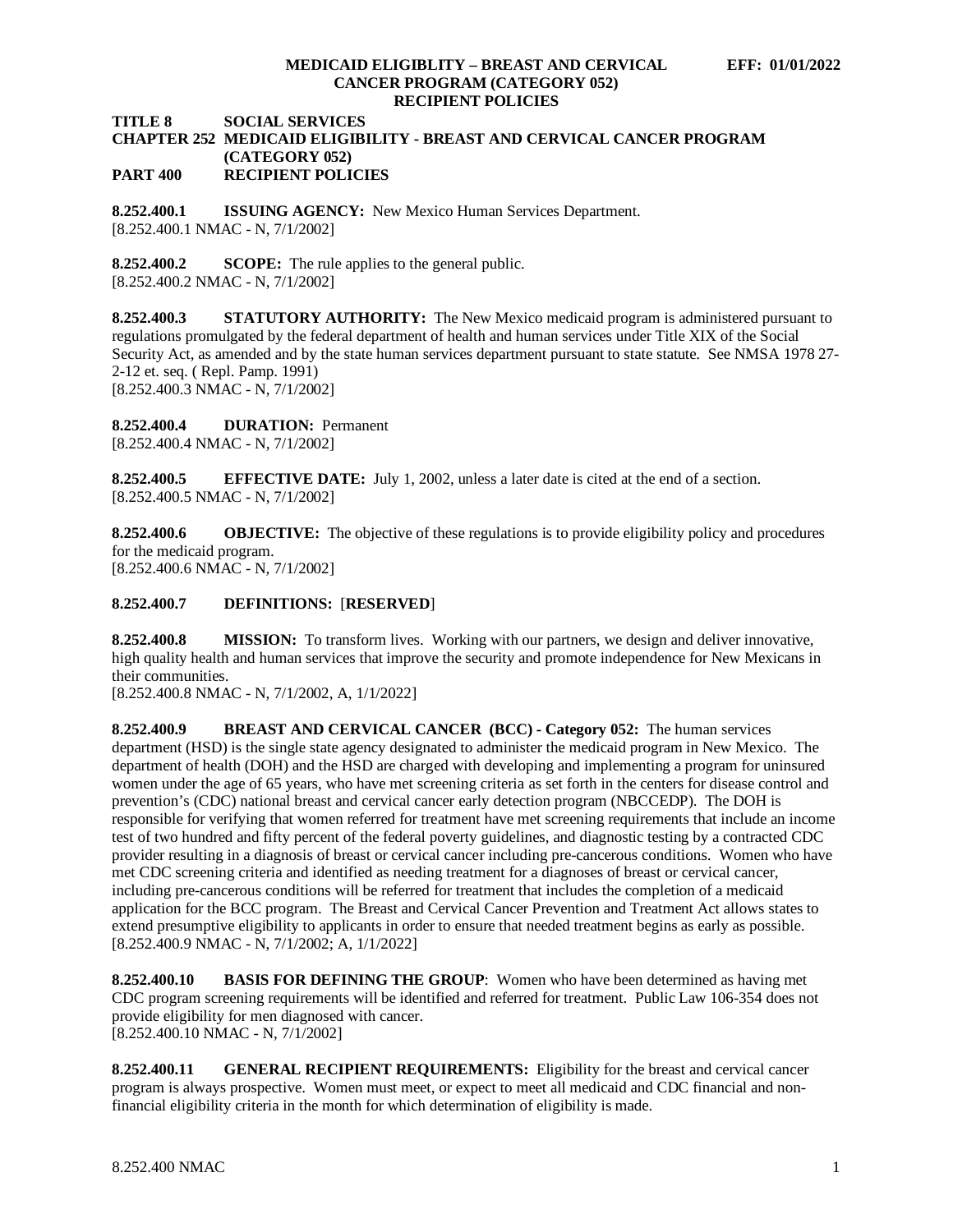[8.252.400.11 NMAC - N, 7/1/2002]

<span id="page-2-0"></span>**8.252.400.12 ENUMERATION:** A woman must furnish her social security account number. Medicaid eligibility is denied or terminated for a woman who fails to furnish her social security number. If a woman does not have, a valid social security number, she must apply for one as a condition of medicaid eligibility. Presentation of the application for a social security number, or proof that an application has been made at a social security administration office, meets this requirement. A woman must provide her social security account number upon receipt of the number from SSA but no later than her next recertification. [8.252.400.12 NMAC - N, 7/1/2002]

<span id="page-2-1"></span>**8.252.400.13 CITIZENSHIP:** Refer to medical assistance program manual Section MAD 412, 412.1, and 412.2 (Section 11 of 8.200.410 NMAC). Women who do not meet citizenship eligibility criteria may be eligible to receive coverage for emergency services under the emergency medical services for undocumented non-citizens (EMSNC) program.

[8.252.400.13 NMAC - N, 7/1/2002; A, 1/1/2022]

<span id="page-2-2"></span>**8.252.400.14 RESIDENCE:** To be eligible for medicaid, a woman must be physically present in New Mexico on the date of application or final determination of eligibility, and must have intent to remain in the state.

**A. Establishing residence:** Residence in New Mexico is established by living in the state and carrying out the types of activities normally indicating residency, such as occupying a home, enrolling child (ren) in school, getting a state driver's license, or renting a post office box. A woman who is homeless is considered to have met the residence requirements if she intends to remain in the state.

**B. Recipients receiving benefits out-of-state:** A women who receives medical assistance in another state is considered a resident of that state until the income support division (ISD) staff receives verification from the other state agency indicating that it has been notified by the woman of the abandonment of residence in that state.

**C. Abandonment:** Residence is not abandoned by temporary absences. Temporary absences occur when a woman leaves New Mexico for specific purposes with time-limited goals. Residence is considered abandoned when any of the following occurs:

**(1)** a woman leaves New Mexico and indicates that she intends to establish residence in another state;

**(2)** a woman leaves New Mexico for no specific purpose with no clear intention of returning;

**(3)** a woman leaves New Mexico and applies for financial, food or medical assistance in

another state. [8.252.400.14 NMAC - N, 7/1/2002]

<span id="page-2-3"></span>**8.252.400.15 NON-CONCURRENT RECEIPT OF ASSISTANCE:** A woman may not be receiving assistance in another medicaid category.

[8.252.400.15 NMAC - N, 7/1/2002]

<span id="page-2-4"></span>**8.252.400.16 SPECIAL RECIPIENT REQUIREMENTS:** A woman must have been screened and diagnosed with breast or cervical cancer or a pre-cancerous condition by a provider of the centers for disease control and prevention's (CDC) national breast and cervical cancer early detection program and be in need of treatment. Women identified as in need of treatment, will be given an application that includes the DOH's CDC contracted provider referral for treatment form. The DOH is responsible for verifying the referring physician is a contracted CDC provider.

[8.252.400.16 NMAC - N, 7/1/2002]

<span id="page-2-5"></span>**8.252.400.17 AGE:** To be eligible for this category, a woman must be under 65 years of age. Medicaid eligibility ends the last day of the month a woman turns 65 years of age. [8.252.400.17 NMAC - N, 7/1/2002]

### <span id="page-2-6"></span>**8.252.400.18 THIRD PARTY LIABILITY:** A woman must be uninsured.

**A.** A woman is considered uninsured when her health insurance policy has lifetime limits and she has exhausted those limits or, she is denied coverage due to a pre-existing condition.

**B.** Women with high deductibles, or limits on coverage, such as the limit of doctor visits or drug coverage that have not been exhausted are considered insured.